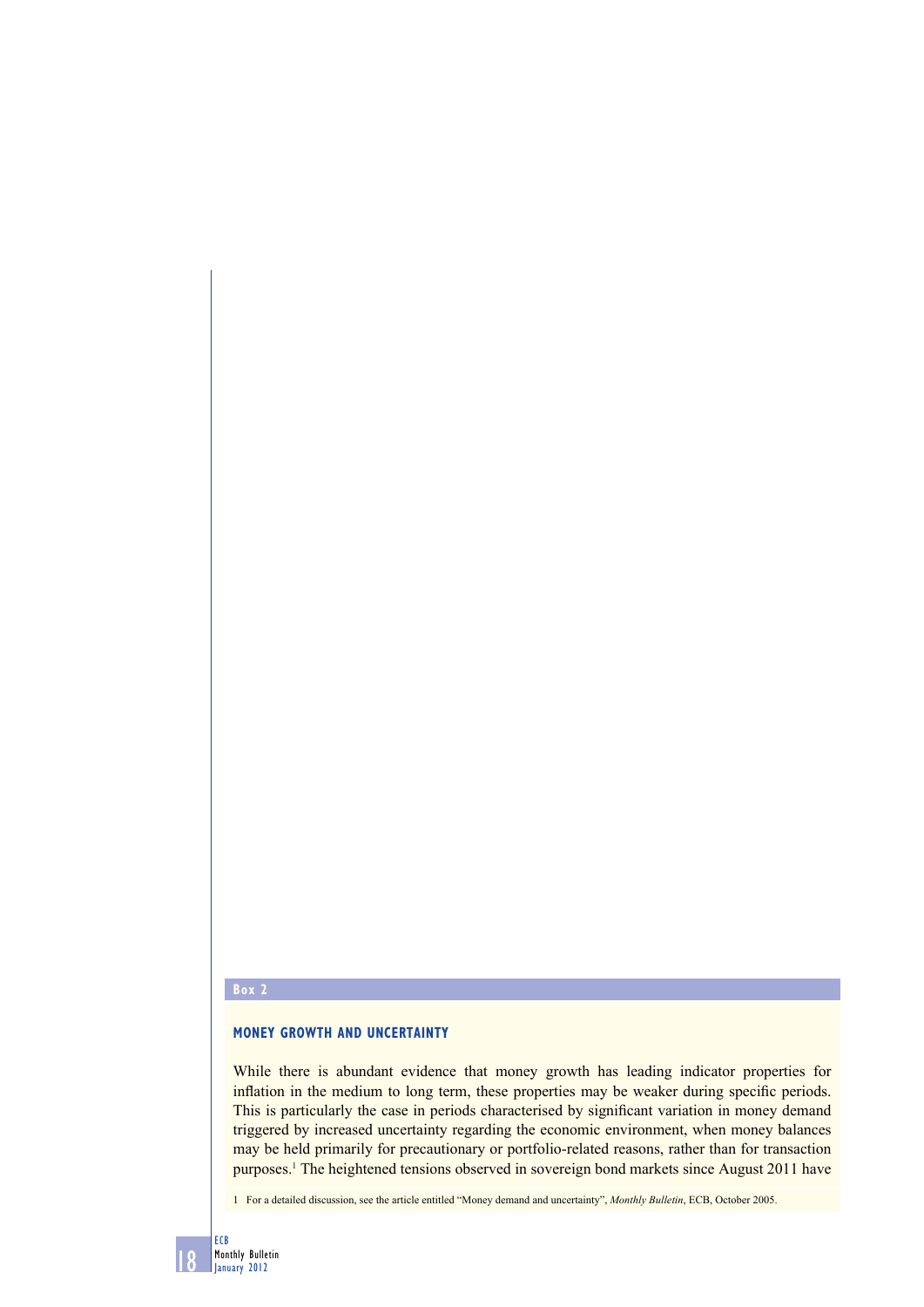### **ECONOMIC AND MONETARY DEVELOPMENTS**

Monetary and financial developments

increased financial stress in the euro area banking sector and the wider financial system. These elevated stress levels, which are a reflection of various types of uncertainty, have also affected monetary developments in the euro area. This box looks at the nature of the uncertainties underlying financial market stress and considers the potentially ambiguous effects that these can have as regards monetary developments. In addition, an attempt is made to quantify the impact that uncertainty-related financial market stress has had on the narrow monetary aggregate M1 during the financial and sovereign debt crisis.

## **Uncertainty-related portfolio shifts**

Stress in financial markets may be associated with increased uncertainty among lenders and investors regarding the fundamental value of financial and real assets.<sup>2</sup> As a result, uncertainty is likely to affect portfolio allocation decisions, with two effects partially offsetting each other. First, a heightened degree of uncertainty may trigger shifts towards less risky domestic assets, such as liquid monetary instruments. Second, depending on the nature of uncertainty, holdings of monetary assets may decline, with agents wishing to exchange nominal assets for real assets or domestic assets for non-domestic assets. The relative importance of these two effects and the overall outcome depends, inter alia, on the monetary aggregate considered and the correlation between asset returns.<sup>3</sup>

Generally, for broad money growth to strengthen as a result of portfolio shifts, the money-holding sector needs to sell risky assets to euro area MFIs, the central government of a euro area country or non-euro area residents. The portfolio shifts observed in the period from 2001 to 2003 are one example of such a development. This period was characterised by the repatriation of funds by euro area money holders, who sold the foreign assets they had purchased previously (mainly equity) to non-residents, keeping the receipts in monetary assets.<sup>4</sup> This tendency to repatriate funds at the global level and this preference for safe and liquid assets could also be observed during the initial phase of the financial crisis in 2007 and 2008.

In the current period, with uncertainty related mainly to sovereign debt problems in some euro area countries, in conjunction with pressures on the banking sector, the potential for a protracted period of portfolio shifts into money may be more limited, as MFIs are attempting to deleverage and non-resident investors may prefer to withdraw from euro area assets, contributing to downward pressure on money growth.

## **Measures of uncertainty**

Economic literature offers numerous definitions of uncertainty, which in turn give rise to a wide range of indicators. Chart A presents a selection of indicators of uncertainty and financial market stress. Importantly, the types of underlying uncertainty captured by the various indicators differ considerably. For example, the measure of uncertainty proposed by Bekaert, Hoerova and

<sup>2</sup> See Hakkio, C. and Keeton, W., "Financial Stress: What Is It, How Can It Be Measured, and Why Does It Matter?", *Economic Review*, Second Quarter, Federal Reserve Bank of Kansas City, 2009.

<sup>3</sup> See: Atta-Mensah, J., "The Demand for Money in a Stochastic Environment", *Working Papers*, No 2004-7, Bank of Canada, March 2004; and Choi, W. and Oh, S., "A money demand function with output uncertainty, monetary uncertainty, and financial innovations", *Journal of Money, Credit and Banking*, Vol. 35, No 5, 2003.

<sup>4</sup> See, for instance, the box entitled "The impact on M3 of portfolio shifts arising from heightened uncertainty" in the article referred to in footnote 1.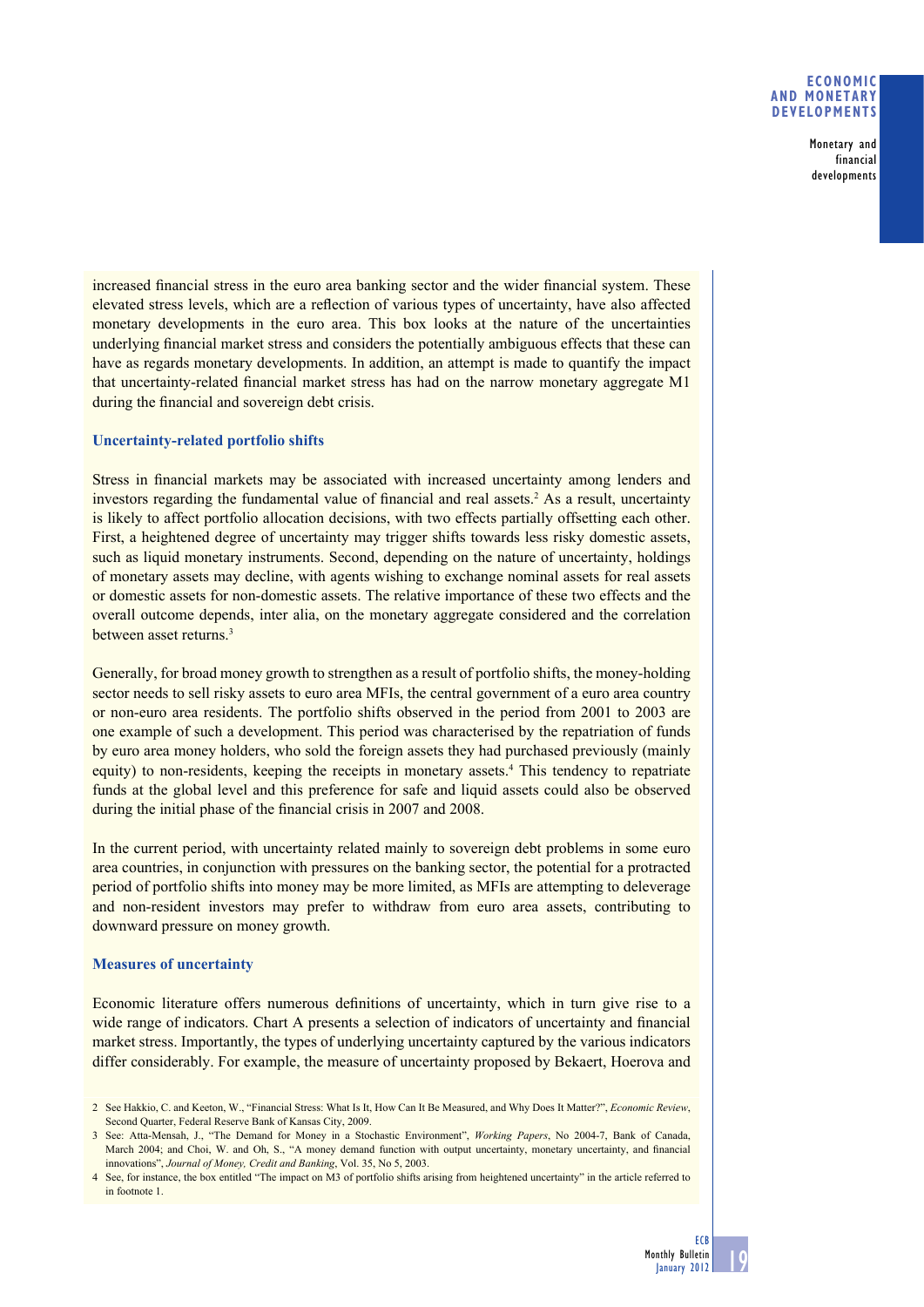

respectively. Note: All series are mean-adjusted and normalised such that they have equal standard deviation overall.

Lo Duca<sup>5</sup> centres on the US stock market and is thus likely to reflect the impact of uncertainty relating to both broad economic and geopolitical events. Greiber and Lemke<sup>6</sup> construct a proxy for the impact that uncertainty has on economic agents' liquidity preferences with the aid of : (i) medium-term returns on stocks and bonds; (ii) measures of stock market losses and volatility; and (iii) indicators of consumer and business sentiment. A wide range of financial market indicators serve as input for the indicators of uncertainty proposed by van Roye.<sup>7</sup> The data used by Bekaert et al. relate to the United States, whereas the data used by Greiber and Lemke and van Roye relate to the euro area.

Chart B breaks van Roye's estimated measure of euro area financial market stress down into its three components, namely: (i) banking indicators; (ii) securities/stock market indicators; and (iii) foreign exchange indicators. This shows that, following calm financial market conditions between 2004 and 2007, all three sources of uncertainty have moved in the same direction since 2008, with banking shocks leading contributions by the other two components. The third quarter of 2011 saw sharp increases in the contributions by banking indicators and securities/stock market indicators, similar to the period following the collapse of Lehman Brothers in autumn 2008. This chart also illustrates the difference between the current financial crisis and the heightened financial, economic and geopolitical uncertainty underlying the portfolio shifts into money from 2001 to 2003. In that episode, the uncertainty was transmitted to the euro area, rather than originating here, so foreign exchange indicators made the largest contribution. Notably, in that period, banking and securities/stock market indicators partly offset the impact

<sup>5</sup> See Bekaert, G., Hoerova, M. and Lo Duca, M., "Risk, uncertainty and monetary policy", *NBER Working Paper Series*, No 16397, National Bureau of Economic Research, 2010. This measure also provides an estimate of risk aversion.

<sup>6</sup> See Greiber, C. and Lemke, W., "Money demand and macroeconomic uncertainty", *Discussion Paper Series 1*, No 26, Deutsche Bundesbank, 2005.

<sup>7</sup> See van Roye, B., "Financial stress and economic activity in Germany and the Euro Area", *Kiel Working Papers*, No 1743, Kiel Institute for the World Economy, 2011.